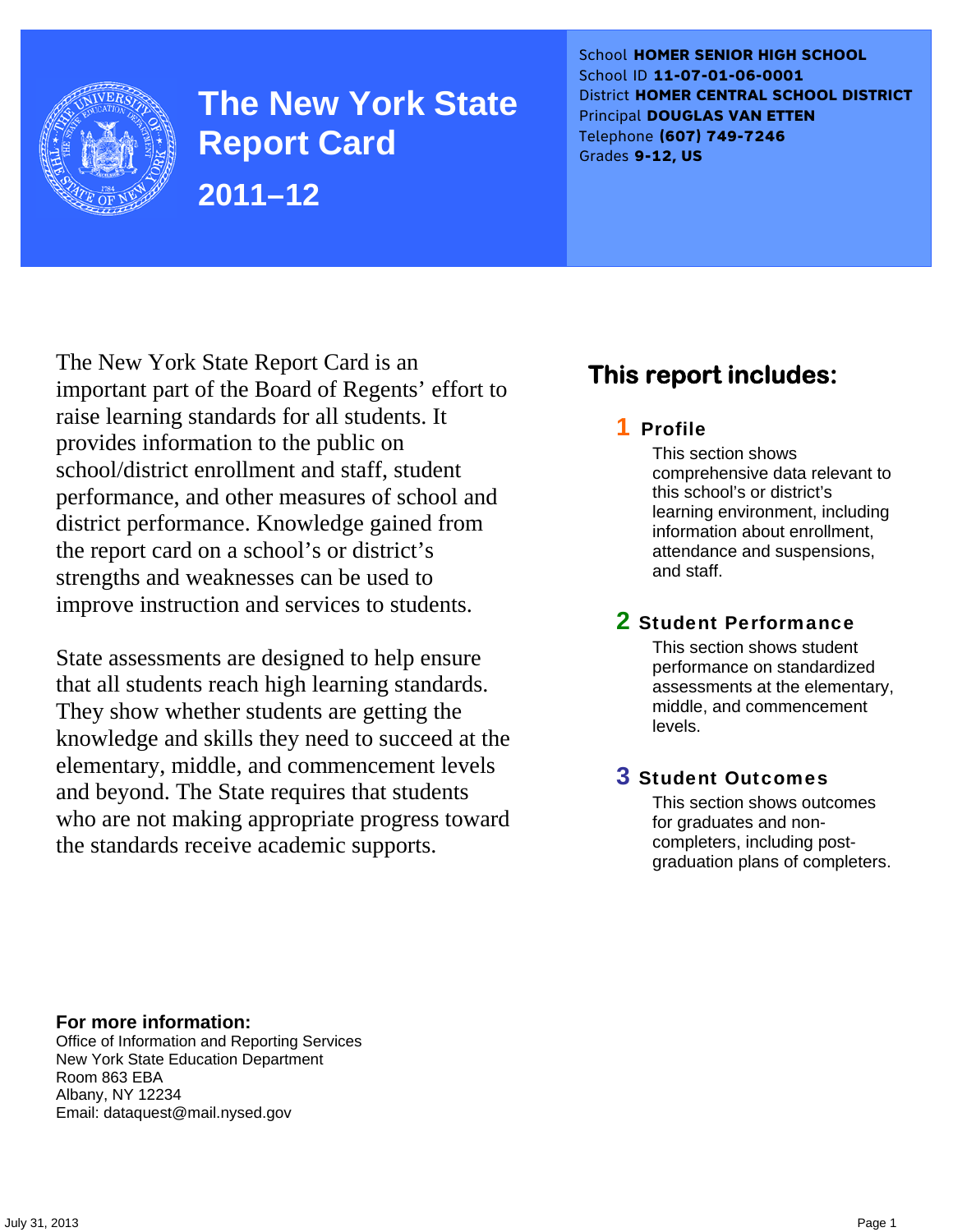**1 Profile** 

School ID **11-07-01-06-0001**

# **Enrollment**

|                            | $2009 - 10$    | $2010 - 11$    | $2011 - 12$    |
|----------------------------|----------------|----------------|----------------|
| Pre-K                      | 0              | 0              |                |
| Kindergarten               | $\Omega$       | $\Omega$       | 0              |
| Grade 1                    | $\Omega$       | $\Omega$       | 0              |
| Grade 2                    | 0              | 0              | 0              |
| Grade 3                    | $\Omega$       | 0              | $\Omega$       |
| Grade 4                    | $\Omega$       | 0              | 0              |
| Grade 5                    | $\overline{0}$ | $\overline{0}$ | $\overline{0}$ |
| Grade 6                    | $\Omega$       | $\Omega$       | $\mathbf 0$    |
| <b>Ungraded Elementary</b> | $\Omega$       | 0              | 0              |
| Grade 7                    | 0              | $\Omega$       | 0              |
| Grade 8                    | $\Omega$       | $\Omega$       | $\Omega$       |
| Grade 9                    | 205            | 181            | 192            |
| Grade 10                   | 184            | 177            | 163            |
| Grade 11                   | 161            | 166            | 170            |
| Grade 12                   | 169            | 179            | 172            |
| <b>Ungraded Secondary</b>  | $\Omega$       | $\mathbf 0$    | $\overline{2}$ |
| Total K-12                 | 719            | 703            | 699            |

# **Average Class Size**

|                       | $2009 - 10$ | $2010 - 11$ | $2011 - 12$ |  |
|-----------------------|-------------|-------------|-------------|--|
| <b>Common Branch</b>  |             |             |             |  |
| Grade 8               |             |             |             |  |
| English               |             |             |             |  |
| <b>Mathematics</b>    |             |             |             |  |
| Science               |             |             |             |  |
| <b>Social Studies</b> |             |             |             |  |
| Grade 10              |             |             |             |  |
| English               | 20          | 21          | 15          |  |
| <b>Mathematics</b>    | 12          | 16          |             |  |
| Science               | 16          | 16          | 18          |  |
| <b>Social Studies</b> | 15          | 22          | 16          |  |

School **HOMER SENIOR HIGH SCHOOL** District **HOMER CENTRAL SCHOOL DISTRICT**

### **Enrollment Information**

*Enrollment* counts are as of Basic Educational Data System (BEDS) day, which is typically the first Wednesday of October of the school year. Students who attend BOCES programs on a part-time basis are included in a school's and district's enrollment. Students who attend BOCES on a full-time basis or who are placed full time by the district in an out-of-district placement are not included in a school's or district's enrollment. The state public enrollment includes public school districts, charter schools, and NYSED-operated programs. Students classified by districts as "pre-first" are included in first grade counts. Kindergarten and Pre-K counts include halfand full-day students.

# **Average Class Size Information**

*Average Class Size* is the total registration in specified classes divided by the number of those classes with registration. Common Branch refers to self-contained classes in Grades 1–6.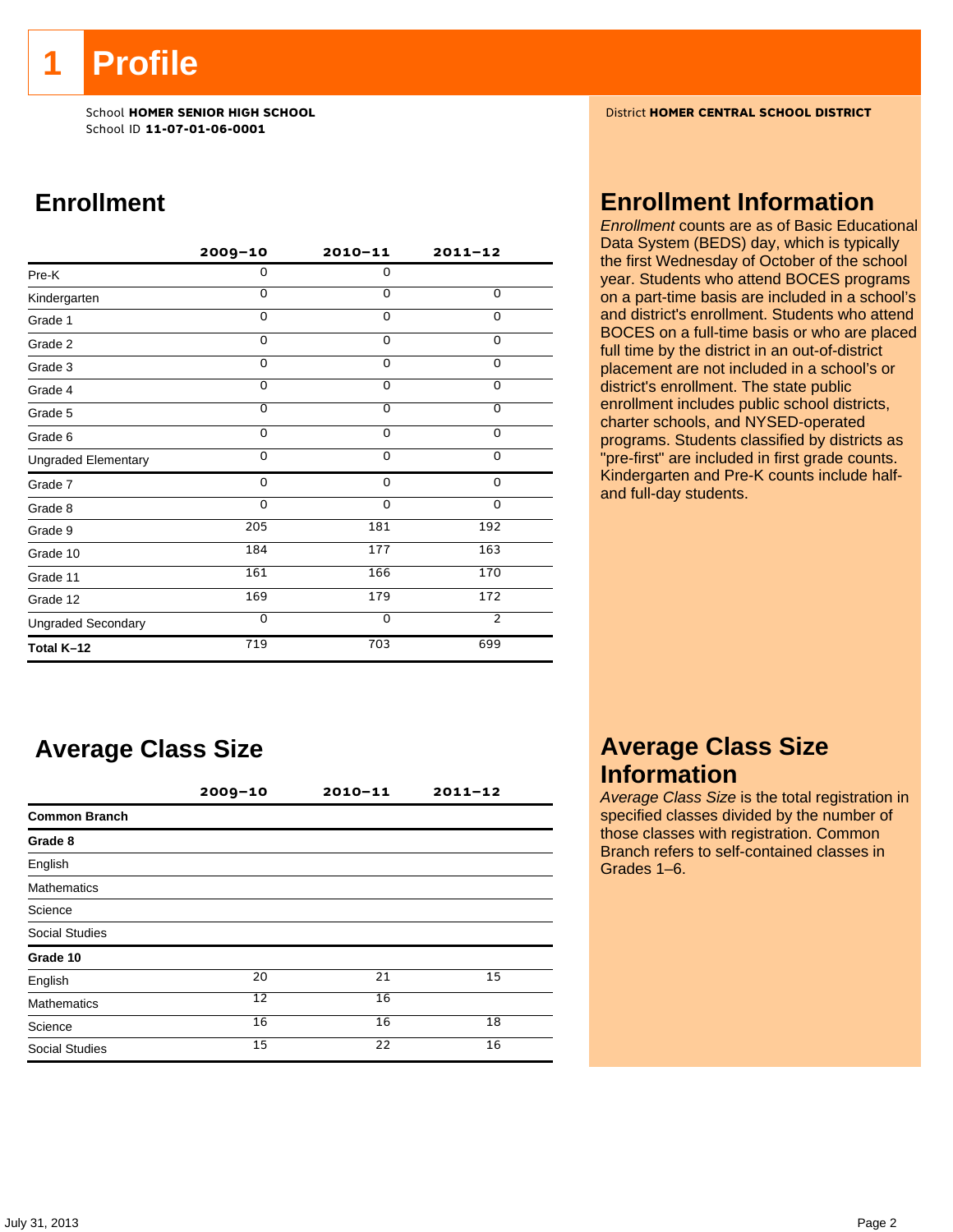# **Profile**

School ID **11-07-01-06-0001**

# **Demographic Factors**

|                                                    | $2009 - 10$    |      | 2010-11        |     | $2011 - 12$    |      |
|----------------------------------------------------|----------------|------|----------------|-----|----------------|------|
|                                                    | #              | $\%$ | #              | %   | #              | $\%$ |
| Eligible for Free Lunch                            | 106            | 15%  | 118            | 17% | 123            | 18%  |
| Reduced Price Lunch                                | 27             | 4%   | 45             | 6%  | 34             | 5%   |
| Limited English Proficient                         | 0              | 0%   | 0              | 0%  | 0              | 0%   |
| <b>Racial/Ethnic Origin</b>                        |                |      |                |     |                |      |
| American Indian or Alaska Native                   | 0              | 0%   | $\mathbf{1}$   | 0%  | $\mathbf{1}$   | 0%   |
| <b>Black or African American</b>                   | 3              | 0%   | 5              | 1%  | 4              | 1%   |
| Hispanic or Latino                                 | 6              | 1%   | $\overline{7}$ | 1%  | 8              | 1%   |
| Asian or Native Hawaiian/Other<br>Pacific Islander | $\overline{7}$ | 1%   | 11             | 2%  | 13             | 2%   |
| White                                              | 703            | 98%  | 678            | 96% | 671            | 96%  |
| Multiracial                                        | 0              | 0%   | $\mathbf{1}$   | 0%  | $\overline{2}$ | 0%   |

# **Attendance and Suspensions**

|                            |    | $2008 - 09$ | $2009 - 10$ |     | $2010 - 11$ |     |
|----------------------------|----|-------------|-------------|-----|-------------|-----|
|                            | #  | %           | #           | %   | #           | %   |
| Annual Attendance Rate     |    | 94%         |             | 95% |             | 95% |
| <b>Student Suspensions</b> | 86 | 12%         | 94          | 13% | 64          | 9%  |

School **HOMER SENIOR HIGH SCHOOL** District **HOMER CENTRAL SCHOOL DISTRICT**

# **Demographic Factors Information**

*Eligible for Free Lunch* and *Reduced-Price Lunch* percentages are determined by dividing the number of approved lunch applicants by the Basic Educational Data System (BEDS) enrollment in full-day Kindergarten through Grade 12.

# **Attendance and Suspensions Information**

*Annual Attendance Rate* is determined by dividing the school's (or district's) total actual attendance by the total possible attendance for a school year. A school's (or district's) actual attendance is the sum of the number of students in attendance on each day the school (or district's schools) was open during the school year. Possible attendance is the sum of the number of enrolled students who should have been in attendance on each day the school (or schools) was open during the school year. The state's *Annual Attendance Rate* is a weighted average of all districtlevel attendance rates.

*Student Suspension* rate is determined by dividing the number of students who were suspended from school (not including inschool suspensions) for one full day or longer anytime during the school year by the Basic Educational Data System (BEDS) day enrollments for that school year. A student is counted only once, regardless of whether the student was suspended one or more times during the school year.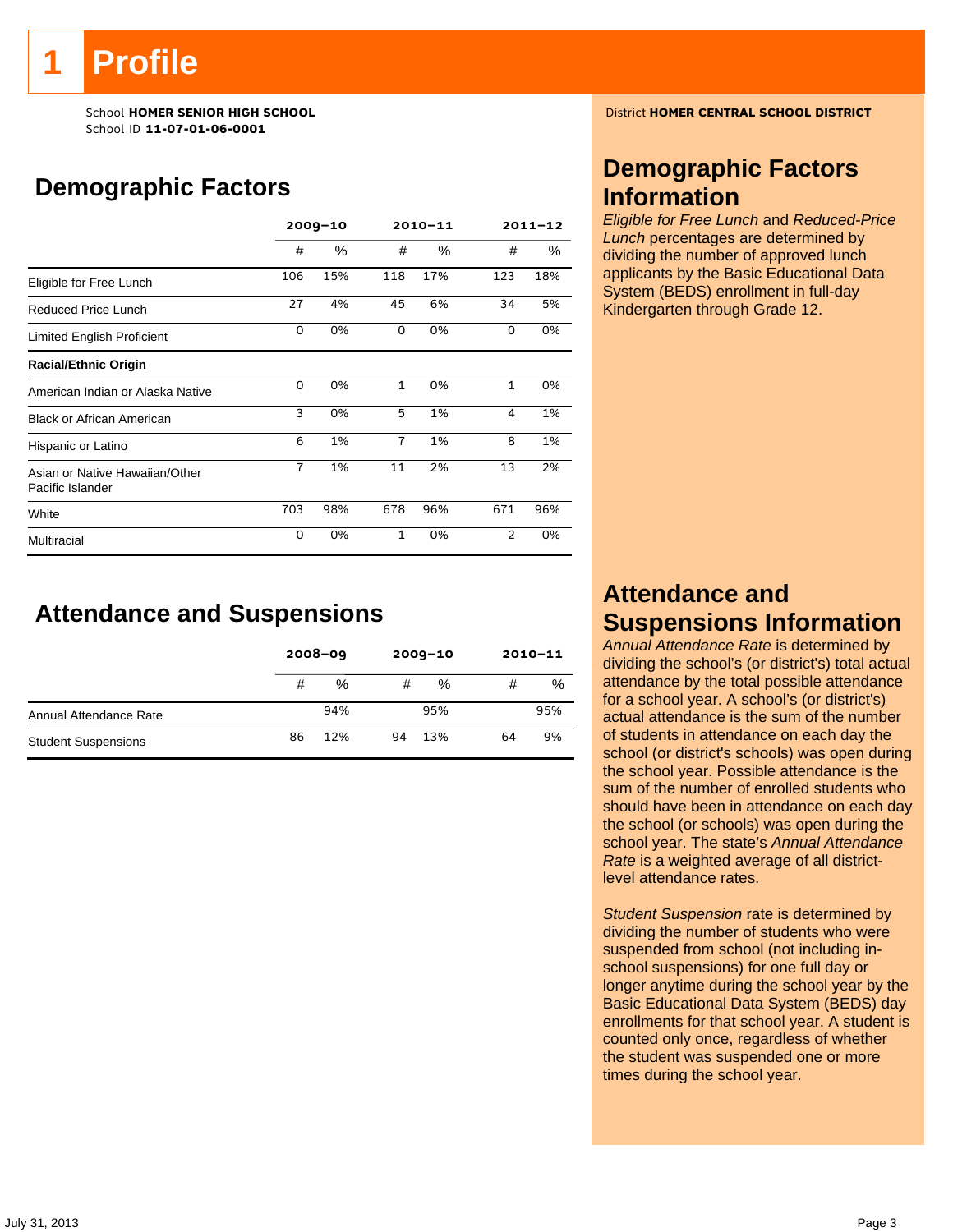# **Profile**

School ID **11-07-01-06-0001**

# **Teacher Qualifications**

|                                                                                               | $2009 - 10$ | $2010 - 11$ | $2011 - 12$ |
|-----------------------------------------------------------------------------------------------|-------------|-------------|-------------|
| <b>Total Number of Teachers</b>                                                               | 57          | 54          | 55          |
| Percent with No Valid Teaching<br>Certificate                                                 | 0%          | 0%          | 0%          |
| Percent Teaching Out of Certification                                                         | 0%          | 0%          | 0%          |
| Percent with Fewer than Three Years of<br>Experience                                          | 7%          | 7%          | 2%          |
| Percentage with Master's Degree Plus<br>30 Hours or Doctorate                                 | 7%          | 7%          | 7%          |
| <b>Total Number of Core Classes</b>                                                           | 204         | 197         | 190         |
| Percent Not Taught by Highly Qualified<br>Teachers in This School*                            | 0%          | 0%          | 0%          |
| Percent Not Taught by Highly Qualified<br>Teachers in This District**                         | 0%          | 0%          | 0%          |
| Percent Not Taught by Highly Qualified<br>Teachers in High-Poverty Schools<br>Statewide       | 6%          | 5%          | 4%          |
| Percent Not Taught by Highly Qualified<br><b>Teachers in Low-Poverty Schools</b><br>Statewide | 1%          | 0%          | 1%          |
| <b>Total Number of Classes</b>                                                                | 258         | 244         | 252         |
| Percent Taught by Teachers Without<br>Appropriate Certification                               | 1%          | 0%          | 2%          |

\*Not available at the district or statewide level.

\*\*Not available for charter schools or at the statewide level.

# **Teacher Turnover Rate**

|                                                                       | $2008 - 09$ | $2009 - 10$ | 2010-11 |
|-----------------------------------------------------------------------|-------------|-------------|---------|
| Turnover Rate of Teachers with<br>Fewer than Five Years of Experience | 14%         | 0%          | 0%      |
| Turnover Rate of All Teachers                                         | 10%         | 9%          | 2%      |

# **Staff Counts**

|                                       | $2009 - 10$ | $2010 - 11$ | $2011 - 12$ |
|---------------------------------------|-------------|-------------|-------------|
| <b>Total Other Professional Staff</b> | 8           |             |             |
| Total Paraprofessionals*              | N/A         | N/A         | N/A         |
| <b>Assistant Principals</b>           |             |             |             |
| Principals                            |             |             |             |

\*Not available at the school level.

School **HOMER SENIOR HIGH SCHOOL** District **HOMER CENTRAL SCHOOL DISTRICT**

# **Teacher Qualifications Information**

The *Percent Teaching Out of Certification* for public schools is the percent doing so on more than an incidental basis; that is, the percent teaching for more than five periods per week outside certification.

*Core Classes* are primarily K–6 common branch, English, mathematics, science, social studies, art, music, and foreign languages. To be *Highly Qualified*, a teacher must have at least a Bachelor's degree, be certified to teach in the subject area or otherwise in accordance with state standards, and show subject matter competency.

In public schools, a teacher who taught one class outside of the certification area(s) is counted as *Highly Qualified* provided that 1) the teacher had been determined by the school or district through the HOUSSE process or other state-accepted methods to have demonstrated acceptable subject knowledge and teaching skills and 2) the class in question was not the sole assignment reported. Credit for incidental teaching does not extend beyond a single assignment. Independent of *Highly Qualified Teacher* status, any assignment for which a teacher did not hold a valid certificate still registers as teaching out of certification.

In charter schools, a teacher is counted as *Highly Qualified* if the teacher has at least a Bachelor's degree, is certified to teach, and shows subject matter competency. Enabling legislation considers charter school teachers to be certified if they hold any valid teaching certificate. Enabling legislation also permits up to 30 percent (with a maximum of five) of charter school teachers to be without certification and to be considered *Highly Qualified* if they meet all remaining criteria.

*High-poverty* and *low-poverty* schools are those schools in the upper and lower quartiles, respectively, for percentage of students eligible for a free or reduced-price lunch.

### **Teacher Turnover Rate Information**

*Teacher Turnover Rate* for a specified school year is the number of teachers in that school year who were not teaching in the following school year divided by the number of teachers in the specified school year, expressed as a percentage.

### **Staff Counts Information**

*Other Professionals* includes administrators, guidance counselors, school nurses, psychologists, and other professionals who devote more than half of their time to nonteaching duties.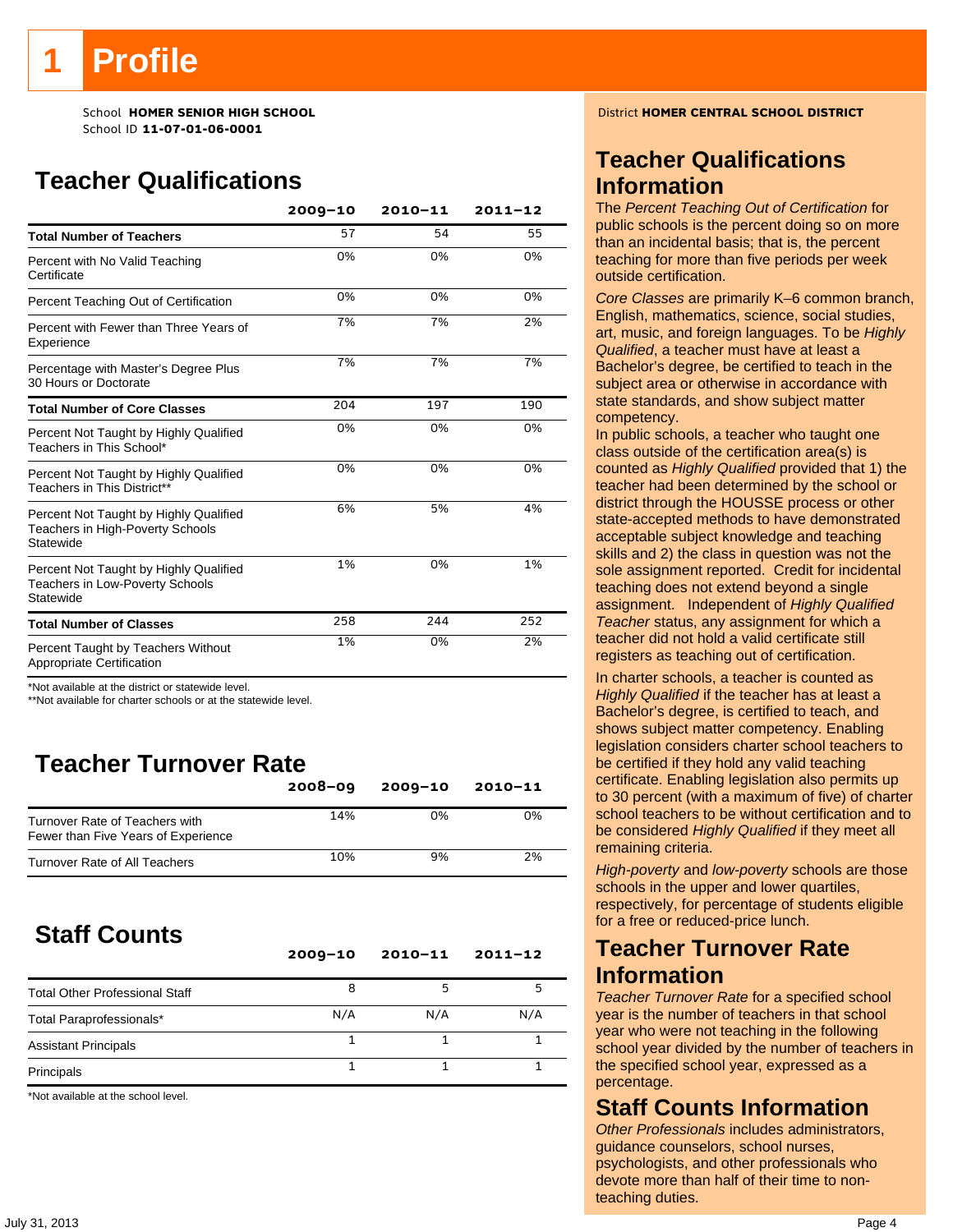This section contains annual assessment data for students at the elementary, middle, and commencement levels as well as the performance of secondary-level cohorts on standardized achievement assessments.

### **New York State Testing Program (NYSTP) Assessments**

The New York State Testing Program assessments are administered in English language arts (ELA) and mathematics in grades 3 through 8. The Performance Level Descriptors for these assessments are provided below:

#### **English Language Arts**

**Level 1: Below Standard** 

Student performance does not demonstrate an understanding of the English language arts knowledge and skills expected at this grade level.

#### **Level 2: Meets Basic Standard**

Student performance demonstrates a partial understanding of the English language arts knowledge and skills expected at this grade level. **Level 3: Meets Proficiency Standard** 

Student performance demonstrates an understanding of the English language arts knowledge and skills expected at this grade level. **Level 4: Exceeds Proficiency Standard** 

Student performance demonstrates a thorough understanding of the English language arts knowledge and skills expected at this grade level.

#### **Mathematics**

#### **Level 1: Below Standard**

Student performance does not demonstrate an understanding of the mathematics content expected at this grade level.

#### **Level 2: Meets Basic Standard**

Student performance demonstrates a partial understanding of the mathematics content expected at this grade level.

#### **Level 3: Meets Proficiency Standard**

Student performance demonstrates an understanding of the mathematics content expected at this grade level.

#### **Level 4: Exceeds Proficiency Standard**

Student performance demonstrates a thorough understanding of the mathematics content expected at this grade level.

#### **New York State Alternate Assessment (NYSAA)**

The New York State Alternate Assessments are administered in English language arts (ELA) and mathematics to ungraded students with severe cognitive disabilities whose ages are equivalent to graded students in grades 3 through 8 and secondary level. They are administered in science to students with disabilities age equivalent to graded students in grades 4, 8, and secondary level. And they are administered in social studies at the secondary level only.

#### **New York State English as a Second Language Achievement Tests (NYSESLAT)**

The New York State English as a Second Language Achievement Tests are administered in grades K through 12 to limited English proficient students.

#### **Secondary-Level Cohorts**

A secondary-level cohort consists of all students who first entered grade 9 anywhere or, in the case of ungraded students with disabilities, reached their seventeenth birthday in a particular year. The 2008 cohort consists of all students who first entered grade 9 anywhere or, in the case of ungraded students with disabilities, reached their seventeenth birthday between July 1, 2008 and June 30, 2009. The 2007 cohort consists of all students who first entered grade 9 anywhere or, in the case of ungraded students with disabilities, reached their seventeenth birthday between July 1, 2007 and June 30, 2008. For more detailed information on cohort definitions, see *Secondary-Level Cohort Definitions* at http://www.p12.nysed.gov/irs/sirs/.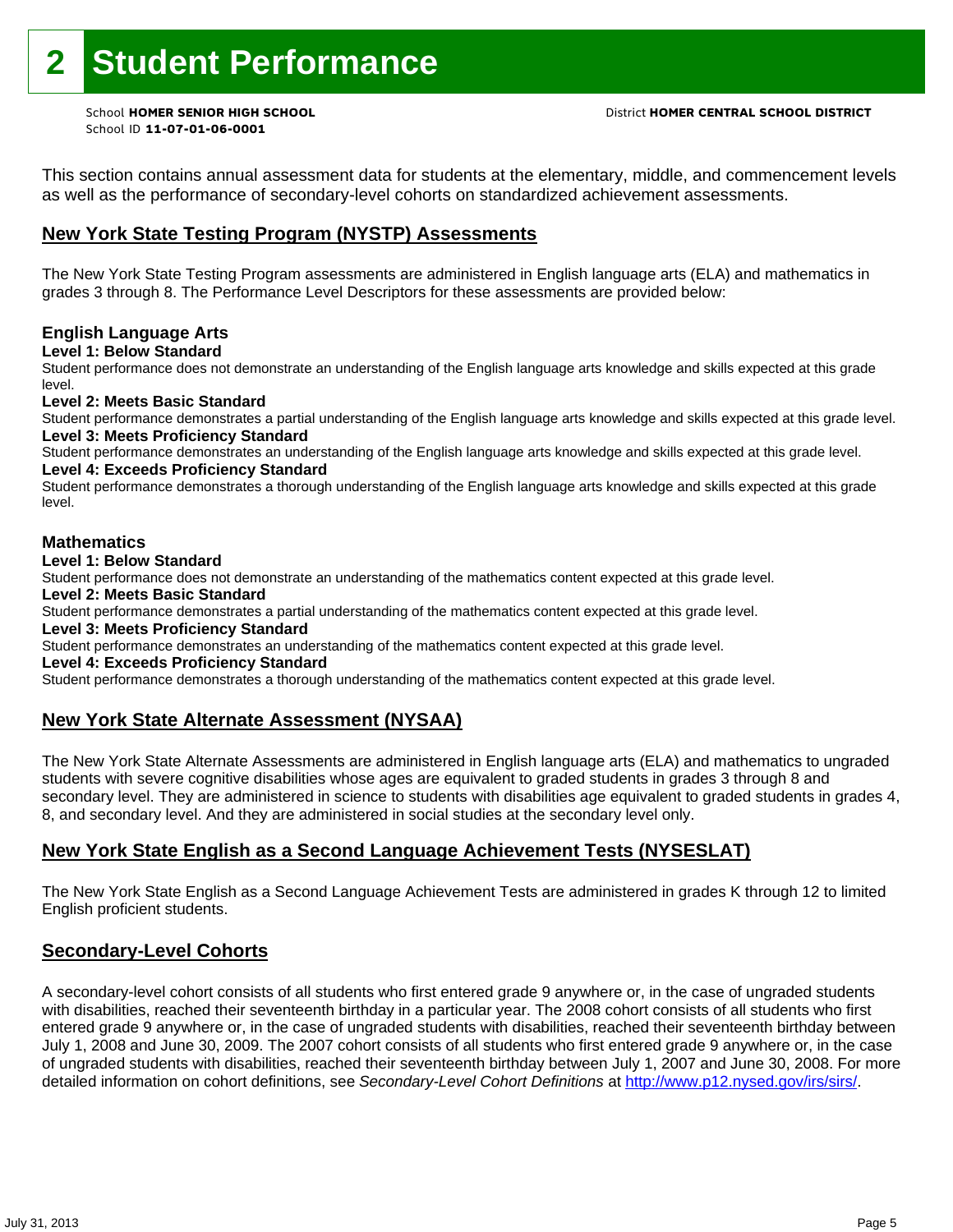#### School **HOMER SENIOR HIGH SCHOOL** District **HOMER CENTRAL SCHOOL DISTRICT**

# **Results in Grade 8 English Language Arts**

|                                       | <b>This School</b>              |         |   |                                 | <b>School District</b> |   | <b>NY State Public</b>          |         |   |  |
|---------------------------------------|---------------------------------|---------|---|---------------------------------|------------------------|---|---------------------------------|---------|---|--|
|                                       | Percentage scoring at level(s): |         |   | Percentage scoring at level(s): |                        |   | Percentage scoring at level(s): |         |   |  |
|                                       | $2 - 4$                         | $3 - 4$ | 4 | 2-4                             | $3 - 4$                | 4 | $2 - 4$                         | $3 - 4$ | 4 |  |
| *Range:                               |                                 |         |   |                                 |                        |   |                                 |         |   |  |
| 100%                                  |                                 |         |   |                                 |                        |   |                                 |         |   |  |
| $\blacksquare$ $\blacksquare$ 2011-12 |                                 |         |   |                                 |                        |   |                                 |         |   |  |
| 2010-11<br>a shekara                  |                                 |         |   |                                 |                        |   |                                 |         |   |  |
|                                       |                                 |         |   |                                 |                        |   |                                 |         |   |  |
| Number of Tested Students:            |                                 |         |   |                                 |                        |   |                                 |         |   |  |

٦

| Total  |         |         |                     | Total                           |         | Percentage scoring at level(s): |                     |  |
|--------|---------|---------|---------------------|---------------------------------|---------|---------------------------------|---------------------|--|
| Tested | $2 - 4$ | $3 - 4$ | 4                   | Tested                          | $2 - 4$ | $3 - 4$                         |                     |  |
|        |         |         |                     |                                 |         |                                 |                     |  |
|        |         |         |                     |                                 |         |                                 |                     |  |
|        |         |         |                     |                                 |         |                                 |                     |  |
|        |         |         |                     |                                 |         |                                 |                     |  |
|        |         |         |                     |                                 |         |                                 |                     |  |
|        |         |         |                     |                                 |         |                                 |                     |  |
|        |         |         |                     |                                 |         |                                 |                     |  |
|        |         |         |                     |                                 |         |                                 |                     |  |
|        |         |         |                     |                                 |         |                                 |                     |  |
|        |         |         |                     |                                 |         |                                 |                     |  |
|        |         |         |                     |                                 |         |                                 |                     |  |
|        |         |         |                     |                                 |         |                                 |                     |  |
|        |         |         |                     |                                 |         |                                 |                     |  |
|        |         |         |                     |                                 |         |                                 |                     |  |
|        |         |         |                     |                                 |         |                                 |                     |  |
|        |         |         |                     |                                 |         |                                 |                     |  |
|        |         |         |                     |                                 |         |                                 |                     |  |
|        |         |         |                     |                                 |         |                                 |                     |  |
|        |         |         | 2011-12 School Year | Percentage scoring at level(s): |         |                                 | 2010-11 School Year |  |

#### **NOTES**

The – symbol indicates that data for a group of students have been suppressed. If a group has fewer than five students, data for that group and the next smallest group(s) are suppressed to protect the privacy of individual students.

\* These ranges are for 2011–12 data only. Ranges for 2010–11 data are available in the 2010–11 Accountability and Overview Reports.

| <b>Other</b>                                                                                      | 2011-12 School Year |         |                             |     | 2010-11 School Year |                             |         |     |
|---------------------------------------------------------------------------------------------------|---------------------|---------|-----------------------------|-----|---------------------|-----------------------------|---------|-----|
| <b>Assessments</b>                                                                                | Total               |         | Number scoring at level(s): |     | Total               | Number scoring at level(s): |         |     |
|                                                                                                   | Tested              | $2 - 4$ | $3 - 4$                     | 4   | Tested              | $2 - 4$                     | $3 - 4$ | 4   |
| New York State Alternate Assessment<br>(NYSAA): Grade 8 Equivalent                                |                     |         |                             |     | 0                   |                             |         |     |
| New York State English as a Second Language<br>Achievement Test (NYSESLAT) <sup>+</sup> : Grade 8 | O                   | N/A     | N/A                         | N/A | 0                   | N/A                         | N/A     | N/A |
|                                                                                                   | Total               |         |                             |     | Total               |                             |         |     |
| Recently Arrived LEP Students NOT Tested on<br>the ELA NYSTP: Grade 8                             | 0                   | N/A     | N/A                         | N/A | 0                   | N/A                         | N/A     | N/A |

July 31, 2013 Page 6 † These counts represent recently arrived LEP students who used the NYSESLAT to fulfill the English language arts participation requirement.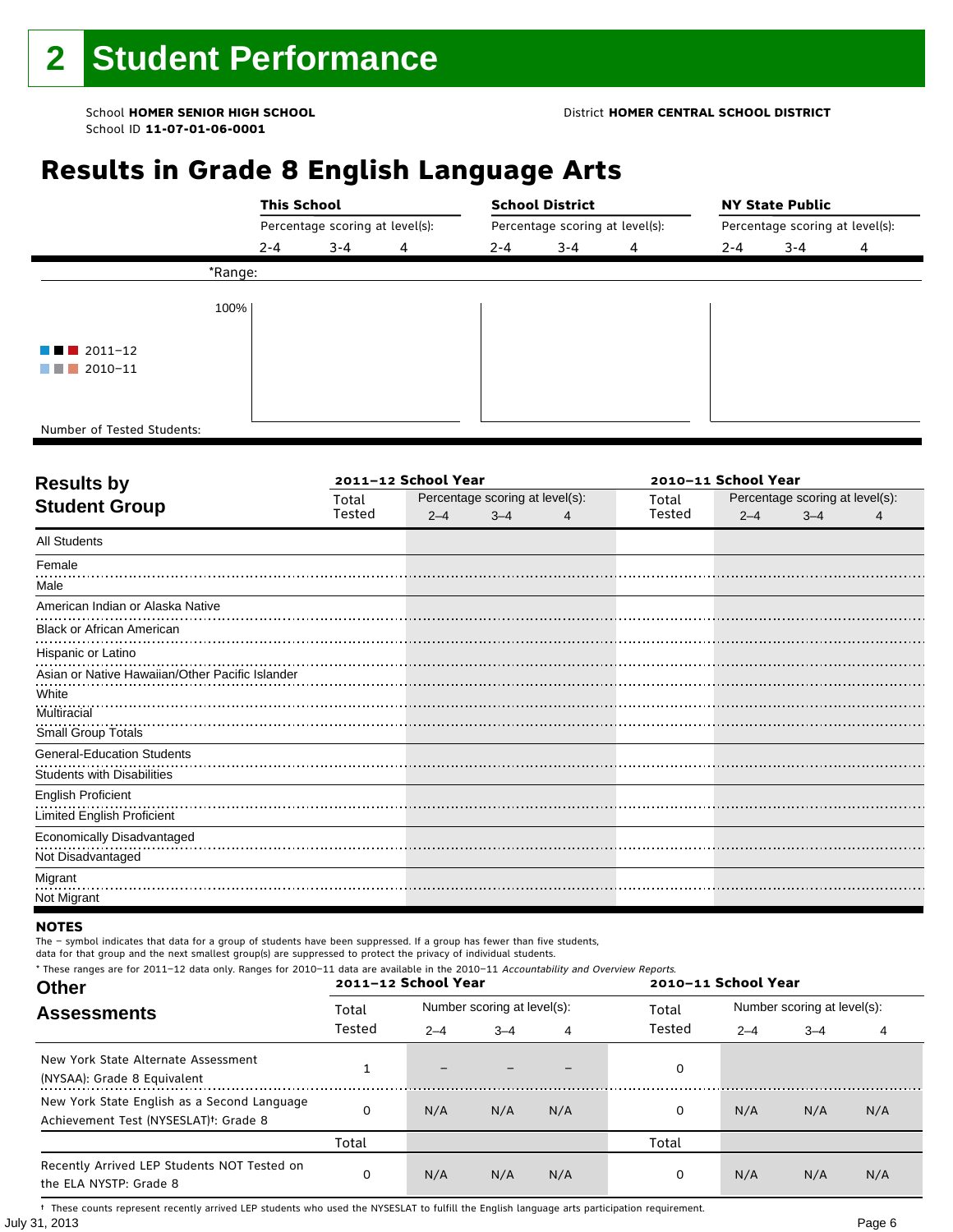#### School **HOMER SENIOR HIGH SCHOOL** District **HOMER CENTRAL SCHOOL DISTRICT**

# **Results in Grade 8 Mathematics**

|                                       |         | <b>This School</b>              |   |                                 | <b>School District</b> |   | <b>NY State Public</b>          |         |   |  |
|---------------------------------------|---------|---------------------------------|---|---------------------------------|------------------------|---|---------------------------------|---------|---|--|
|                                       |         | Percentage scoring at level(s): |   | Percentage scoring at level(s): |                        |   | Percentage scoring at level(s): |         |   |  |
|                                       | $2 - 4$ | $3 - 4$                         | 4 | $2 - 4$                         | $3 - 4$                | 4 | $2 - 4$                         | $3 - 4$ | 4 |  |
|                                       | *Range: |                                 |   |                                 |                        |   |                                 |         |   |  |
|                                       | 100%    |                                 |   |                                 |                        |   |                                 |         |   |  |
| $\blacksquare$ $\blacksquare$ 2011-12 |         |                                 |   |                                 |                        |   |                                 |         |   |  |
| $\blacksquare$ 2010-11                |         |                                 |   |                                 |                        |   |                                 |         |   |  |
|                                       |         |                                 |   |                                 |                        |   |                                 |         |   |  |
| Number of Tested Students:            |         |                                 |   |                                 |                        |   |                                 |         |   |  |

٦

| <b>Results by</b>                               |        | 2011-12 School Year |                                 | 2010-11 School Year |        |                                 |         |   |
|-------------------------------------------------|--------|---------------------|---------------------------------|---------------------|--------|---------------------------------|---------|---|
| <b>Student Group</b>                            | Total  |                     | Percentage scoring at level(s): |                     |        | Percentage scoring at level(s): |         |   |
|                                                 | Tested | $2 - 4$             | $3 - 4$                         | 4                   | Tested | $2 - 4$                         | $3 - 4$ | 4 |
| <b>All Students</b>                             |        |                     |                                 |                     |        |                                 |         |   |
| Female                                          |        |                     |                                 |                     |        |                                 |         |   |
| Male                                            |        |                     |                                 |                     |        |                                 |         |   |
| American Indian or Alaska Native                |        |                     |                                 |                     |        |                                 |         |   |
| <b>Black or African American</b>                |        |                     |                                 |                     |        |                                 |         |   |
| Hispanic or Latino                              |        |                     |                                 |                     |        |                                 |         |   |
| Asian or Native Hawaiian/Other Pacific Islander |        |                     |                                 |                     |        |                                 |         |   |
| White                                           |        |                     |                                 |                     |        |                                 |         |   |
| Multiracial                                     |        |                     |                                 |                     |        |                                 |         |   |
| Small Group Totals                              |        |                     |                                 |                     |        |                                 |         |   |
| <b>General-Education Students</b>               |        |                     |                                 |                     |        |                                 |         |   |
| <b>Students with Disabilities</b>               |        |                     |                                 |                     |        |                                 |         |   |
| <b>English Proficient</b>                       |        |                     |                                 |                     |        |                                 |         |   |
| <b>Limited English Proficient</b>               |        |                     |                                 |                     |        |                                 |         |   |
| Economically Disadvantaged                      |        |                     |                                 |                     |        |                                 |         |   |
| Not Disadvantaged                               |        |                     |                                 |                     |        |                                 |         |   |
| Migrant                                         |        |                     |                                 |                     |        |                                 |         |   |
| Not Migrant                                     |        |                     |                                 |                     |        |                                 |         |   |

#### **NOTES**

The – symbol indicates that data for a group of students have been suppressed. If a group has fewer than five students,

| * These ranges are for 2011-12 data only. Ranges for 2010-11 data are available in the 2010-11 Accountability and Overview Reports.<br><b>Other</b> | 2011-12 School Year<br>2010-11 School Year |         |                             |                          |        |                             |         |  |  |  |
|-----------------------------------------------------------------------------------------------------------------------------------------------------|--------------------------------------------|---------|-----------------------------|--------------------------|--------|-----------------------------|---------|--|--|--|
| <b>Assessments</b>                                                                                                                                  | Total                                      |         | Number scoring at level(s): |                          | Total  | Number scoring at level(s): |         |  |  |  |
|                                                                                                                                                     | Tested                                     | $2 - 4$ | $-4$                        | 4                        | Tested | $2 - 4$                     | $3 - 4$ |  |  |  |
| New York State Alternate Assessment<br>(NYSAA): Grade 8 Equivalent                                                                                  |                                            | $-$     |                             | $\overline{\phantom{0}}$ |        |                             |         |  |  |  |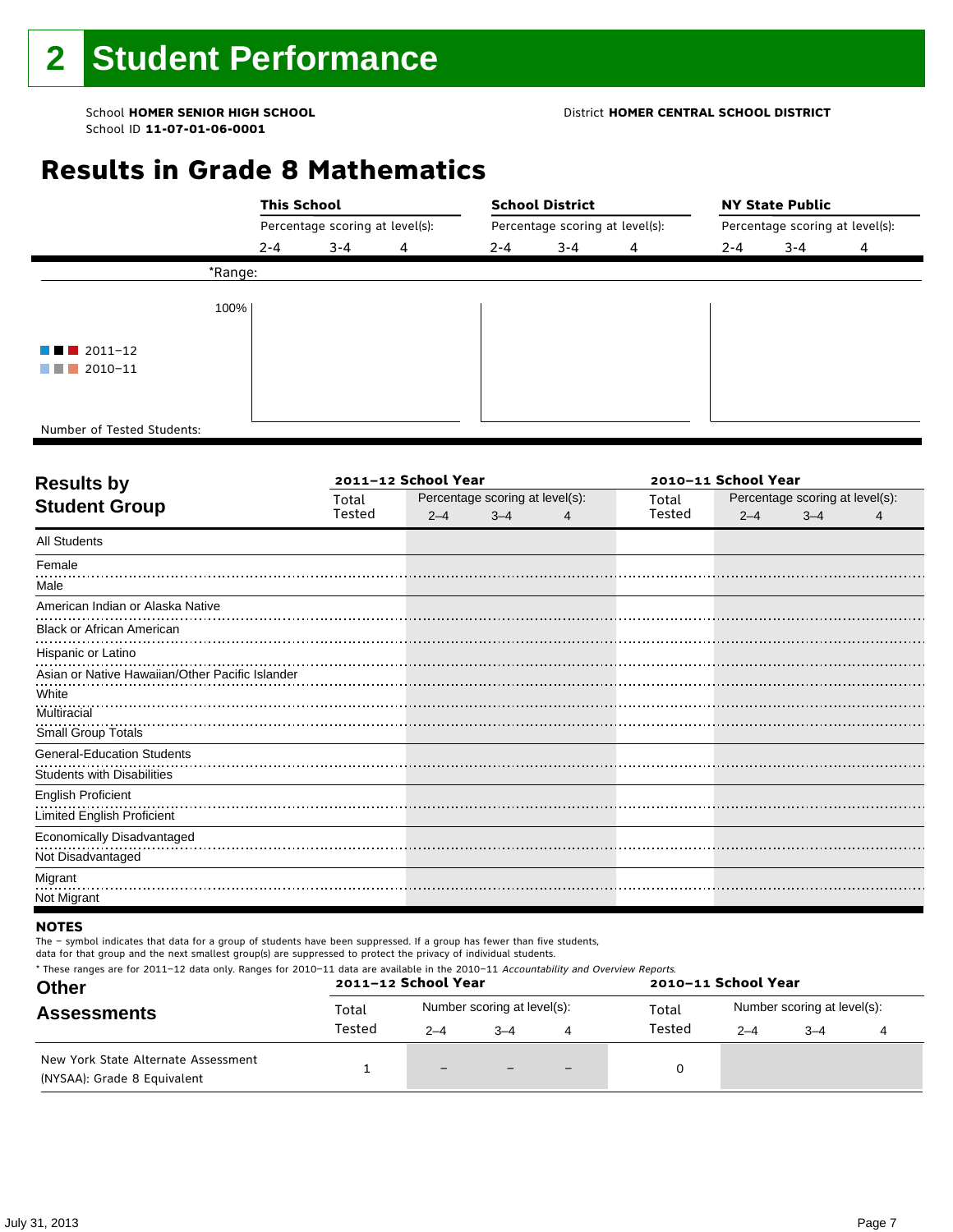#### School **HOMER SENIOR HIGH SCHOOL** District **HOMER CENTRAL SCHOOL DISTRICT**

# **Results in Grade 8 Science**

|                                       | <b>This School</b><br>Percentage scoring at level(s): |         |   | <b>School District</b>          |         | <b>NY State Public</b><br>Percentage scoring at level(s): |         |         |   |
|---------------------------------------|-------------------------------------------------------|---------|---|---------------------------------|---------|-----------------------------------------------------------|---------|---------|---|
|                                       |                                                       |         |   | Percentage scoring at level(s): |         |                                                           |         |         |   |
|                                       | $2 - 4$                                               | $3 - 4$ | 4 | $2 - 4$                         | $3 - 4$ | 4                                                         | $2 - 4$ | $3 - 4$ | 4 |
|                                       |                                                       |         |   |                                 |         |                                                           |         |         |   |
| 100%                                  |                                                       |         |   |                                 |         |                                                           |         |         |   |
|                                       |                                                       |         |   |                                 |         |                                                           |         |         |   |
| $\blacksquare$ $\blacksquare$ 2011-12 |                                                       |         |   |                                 |         |                                                           |         |         |   |
| $\blacksquare$ 2010-11                |                                                       |         |   |                                 |         |                                                           |         |         |   |
|                                       |                                                       |         |   |                                 |         |                                                           |         |         |   |
| Number of Tested Students:            |                                                       |         |   |                                 |         |                                                           |         |         |   |

٦

| <b>Results by</b>                               |        | 2011-12 School Year |                                 | 2010-11 School Year |        |         |                                 |   |
|-------------------------------------------------|--------|---------------------|---------------------------------|---------------------|--------|---------|---------------------------------|---|
| <b>Student Group</b>                            | Total  |                     | Percentage scoring at level(s): |                     | Total  |         | Percentage scoring at level(s): |   |
|                                                 | Tested | $2 - 4$             | $3 - 4$                         | 4                   | Tested | $2 - 4$ | $3 - 4$                         | 4 |
| <b>All Students</b>                             |        |                     |                                 |                     |        |         |                                 |   |
| Female                                          |        |                     |                                 |                     |        |         |                                 |   |
| Male                                            |        |                     |                                 |                     |        |         |                                 |   |
| American Indian or Alaska Native                |        |                     |                                 |                     |        |         |                                 |   |
| <b>Black or African American</b>                |        |                     |                                 |                     |        |         |                                 |   |
| Hispanic or Latino                              |        |                     |                                 |                     |        |         |                                 |   |
| Asian or Native Hawaiian/Other Pacific Islander |        |                     |                                 |                     |        |         |                                 |   |
| White                                           |        |                     |                                 |                     |        |         |                                 |   |
| Multiracial                                     |        |                     |                                 |                     |        |         |                                 |   |
| Small Group Totals                              |        |                     |                                 |                     |        |         |                                 |   |
| <b>General-Education Students</b>               |        |                     |                                 |                     |        |         |                                 |   |
| <b>Students with Disabilities</b>               |        |                     |                                 |                     |        |         |                                 |   |
| <b>English Proficient</b>                       |        |                     |                                 |                     |        |         |                                 |   |
| <b>Limited English Proficient</b>               |        |                     |                                 |                     |        |         |                                 |   |
| Economically Disadvantaged                      |        |                     |                                 |                     |        |         |                                 |   |
| Not Disadvantaged                               |        |                     |                                 |                     |        |         |                                 |   |
| Migrant                                         |        |                     |                                 |                     |        |         |                                 |   |
| Not Migrant                                     |        |                     |                                 |                     |        |         |                                 |   |

#### **NOTES**

The – symbol indicates that data for a group of students have been suppressed. If a group has fewer than five students,

| <b>Other</b>                        | 2011-12 School Year |         |                             |   | 2010-11 School Year |                             |         |  |  |
|-------------------------------------|---------------------|---------|-----------------------------|---|---------------------|-----------------------------|---------|--|--|
| <b>Assessments</b>                  | Total               |         | Number scoring at level(s): |   | Total               | Number scoring at level(s): |         |  |  |
|                                     | Tested              | $2 - 4$ | $3 - 4$                     | 4 | Tested              | $2 - 4$                     | $3 - 4$ |  |  |
| New York State Alternate Assessment |                     | $-$     |                             |   |                     |                             |         |  |  |
| (NYSAA): Grade 8 Equivalent         |                     |         |                             |   |                     |                             |         |  |  |
| <b>Regents Science</b>              |                     |         |                             |   |                     |                             |         |  |  |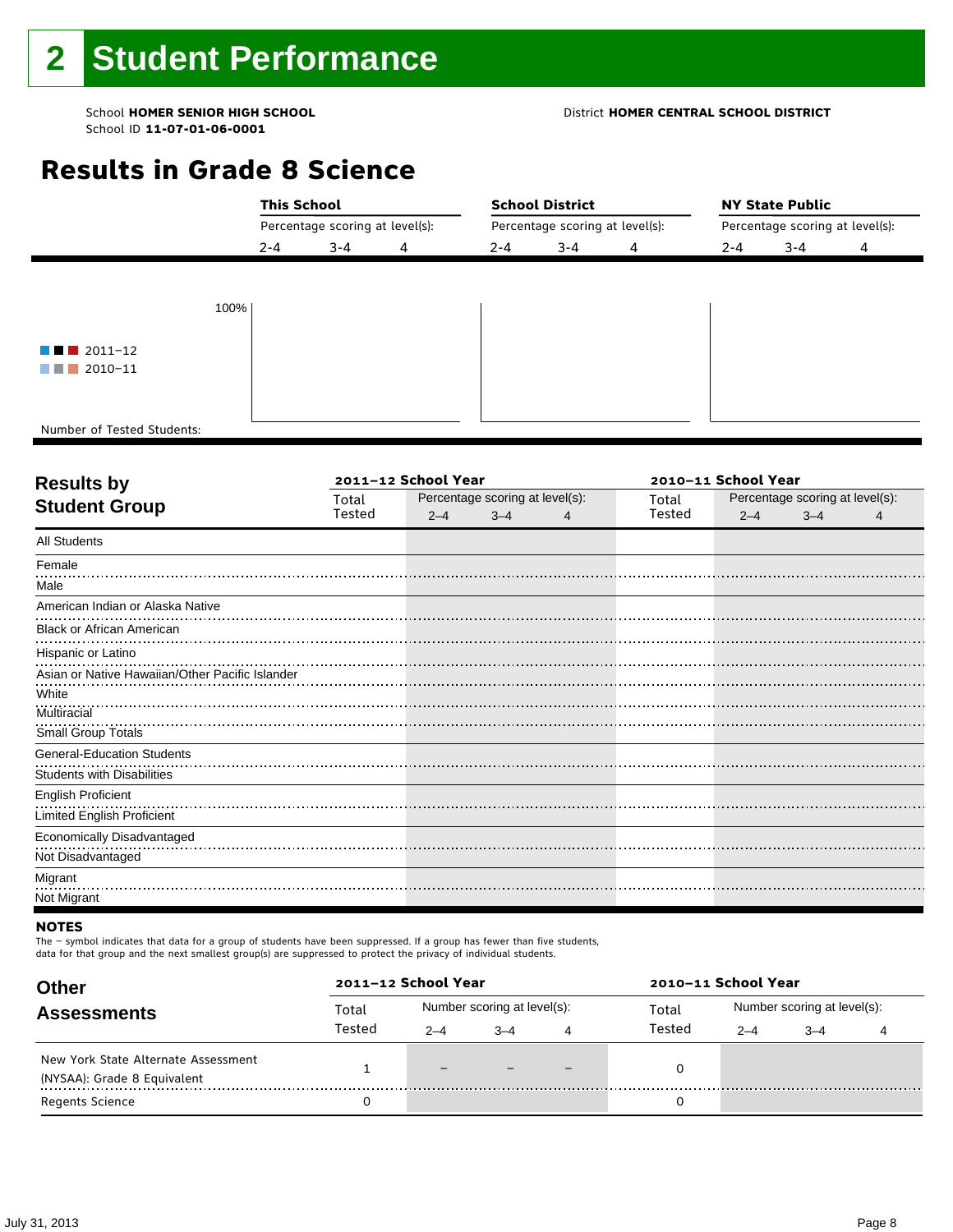# **Total Cohort Results in Secondary-Level English Language Arts after Four Years of Instruction**

|                                                | <b>This School</b><br>Percentage scoring at level(s): |         |            | <b>School District</b> |                                 |         | <b>NY State Public</b><br>Percentage scoring at level(s): |                 |         |  |
|------------------------------------------------|-------------------------------------------------------|---------|------------|------------------------|---------------------------------|---------|-----------------------------------------------------------|-----------------|---------|--|
|                                                |                                                       |         |            |                        | Percentage scoring at level(s): |         |                                                           |                 |         |  |
|                                                | $2 - 4$                                               | $3 - 4$ | 4          | $2 - 4$                | $3 - 4$                         | 4       | $2 - 4$                                                   | $3 - 4$         | 4       |  |
| 2008 Cohort<br>a sa katika sa n<br>2007 Cohort | $191\%$ 86% 86% 82%                                   |         | $44\%$ 38% |                        | 89% 86% 84% 82%                 | 42% 38% |                                                           | 84% 83% 82% 80% | 38% 35% |  |

|                                                 | 2008 Cohort |         |                                 |                | 2007 Cohort |         |                                 |     |
|-------------------------------------------------|-------------|---------|---------------------------------|----------------|-------------|---------|---------------------------------|-----|
| <b>Results by</b>                               | Number      |         | Percentage scoring at level(s): |                | Number      |         | Percentage scoring at level(s): |     |
| <b>Student Group</b>                            | of Students | $2 - 4$ | $3 - 4$                         | $\overline{4}$ | of Students | $2 - 4$ | $3 - 4$                         | 4   |
| <b>All Students</b>                             | 175         | 91%     | 86%                             | 44%            | 188         | 86%     | 82%                             | 38% |
| Female                                          | 90          | 96%     | 91%                             | 50%            | 88          | 88%     | 82%                             | 38% |
| Male                                            | 85          | 86%     | 80%                             | 38%            | 100         | 85%     | 82%                             | 38% |
| American Indian or Alaska Native                |             |         |                                 |                |             |         |                                 |     |
| <b>Black or African American</b>                |             |         |                                 |                | 3           |         |                                 |     |
| Hispanic or Latino                              |             |         |                                 |                | 4           |         |                                 |     |
| Asian or Native Hawaiian/Other Pacific Islander | 8           |         |                                 |                | 2           |         |                                 |     |
| White                                           | 164         | 90%     | 85%                             | 42%            | 179         | 86%     | 82%                             | 39% |
| Multiracial                                     |             |         |                                 |                |             |         |                                 |     |
| Small Group Totals                              | 11          | 100%    | 91%                             | 73%            | 9           | 89%     | 89%                             | 22% |
| <b>General-Education Students</b>               | 143         | 96%     | 95%                             | 50%            | 150         | 95%     | 94%                             | 47% |
| <b>Students with Disabilities</b>               | 32          | 69%     | 44%                             | 19%            | 38          | 53%     | 34%                             | 0%  |
| <b>English Proficient</b>                       | 175         | 91%     | 86%                             | 44%            | 188         | 86%     | 82%                             | 38% |
| <b>Limited English Proficient</b>               |             |         |                                 |                |             |         |                                 |     |
| Economically Disadvantaged                      | 41          | 85%     | 78%                             | 17%            | 42          | 81%     | 64%                             | 14% |
| Not Disadvantaged                               | 134         | 93%     | 88%                             | 52%            | 146         | 88%     | 87%                             | 45% |
| Migrant                                         |             |         |                                 |                |             |         |                                 |     |
| Not Migrant                                     | 175         | 91%     | 86%                             | 44%            | 188         | 86%     | 82%                             | 38% |

#### **NOTES**

The – symbol indicates that data for a group of students have been suppressed. If a group has fewer than five students,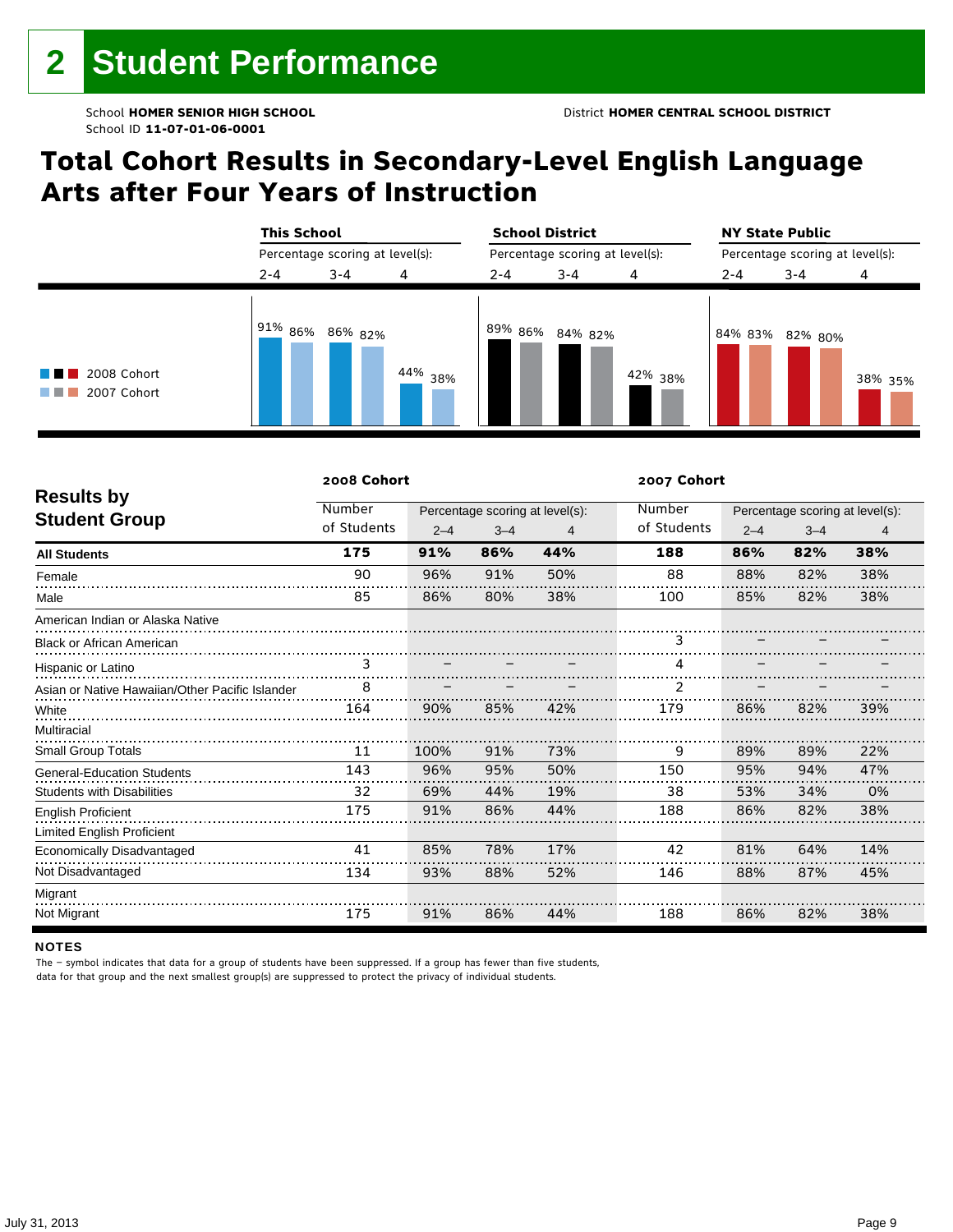# **Total Cohort Results in Secondary-Level Mathematics after Four Years of Instruction**

|                                 |         | <b>This School</b><br>Percentage scoring at level(s): |         |         | <b>School District</b>          |         | <b>NY State Public</b><br>Percentage scoring at level(s): |         |         |  |
|---------------------------------|---------|-------------------------------------------------------|---------|---------|---------------------------------|---------|-----------------------------------------------------------|---------|---------|--|
|                                 |         |                                                       |         |         | Percentage scoring at level(s): |         |                                                           |         |         |  |
|                                 | $2 - 4$ | $3 - 4$                                               | 4       | $2 - 4$ | $3 - 4$                         | 4       | $2 - 4$                                                   | $3 - 4$ | 4       |  |
| 2008 Cohort<br>2007 Cohort<br>. | 92% 91% | 87% 87%                                               | 33% 34% | 90% 91% | 85% 87%                         | 32% 34% | 87% 86%                                                   | 82% 81% | 22% 25% |  |

|                                                 | 2008 Cohort |         |                                 |     | 2007 Cohort |         |         |                                 |
|-------------------------------------------------|-------------|---------|---------------------------------|-----|-------------|---------|---------|---------------------------------|
| <b>Results by</b>                               | Number      |         | Percentage scoring at level(s): |     | Number      |         |         | Percentage scoring at level(s): |
| <b>Student Group</b>                            | of Students | $2 - 4$ | $3 - 4$                         | 4   | of Students | $2 - 4$ | $3 - 4$ | 4                               |
| <b>All Students</b>                             | 175         | 92%     | 87%                             | 33% | 188         | 91%     | 87%     | 34%                             |
| Female                                          | 90          | 97%     | 92%                             | 36% | 88          | 91%     | 88%     | 32%                             |
| Male                                            | 85          | 87%     | 82%                             | 31% | 100         | 91%     | 87%     | 36%                             |
| American Indian or Alaska Native                |             |         |                                 |     |             |         |         |                                 |
| <b>Black or African American</b>                |             |         |                                 |     | 3           |         |         |                                 |
| Hispanic or Latino                              |             |         |                                 |     |             |         |         |                                 |
| Asian or Native Hawaiian/Other Pacific Islander | 8           |         |                                 |     | 2           |         |         |                                 |
| White                                           | 164         | 91%     | 87%                             | 31% | 179         | 91%     | 87%     | 35%                             |
| Multiracial                                     |             |         |                                 |     |             |         |         |                                 |
| <b>Small Group Totals</b>                       | 11          | 100%    | 100%                            | 64% | 9           | 89%     | 89%     | 22%                             |
| <b>General-Education Students</b>               | 143         | 98%     | 97%                             | 40% | 150         | 97%     | 97%     | 42%                             |
| <b>Students with Disabilities</b>               | 32          | 66%     | 44%                             | 3%  | 38          | 66%     | 50%     | 3%                              |
| <b>English Proficient</b>                       | 175         | 92%     | 87%                             | 33% | 188         | 91%     | 87%     | 34%                             |
| Limited English Proficient                      |             |         |                                 |     |             |         |         |                                 |
| Economically Disadvantaged                      | 41          | 88%     | 78%                             | 12% | 42          | 81%     | 79%     | 17%                             |
| Not Disadvantaged                               | 134         | 93%     | 90%                             | 40% | 146         | 94%     | 90%     | 39%                             |
| Migrant                                         |             |         |                                 |     |             |         |         |                                 |
| Not Migrant                                     | 175         | 92%     | 87%                             | 33% | 188         | 91%     | 87%     | 34%                             |

#### **NOTES**

The – symbol indicates that data for a group of students have been suppressed. If a group has fewer than five students,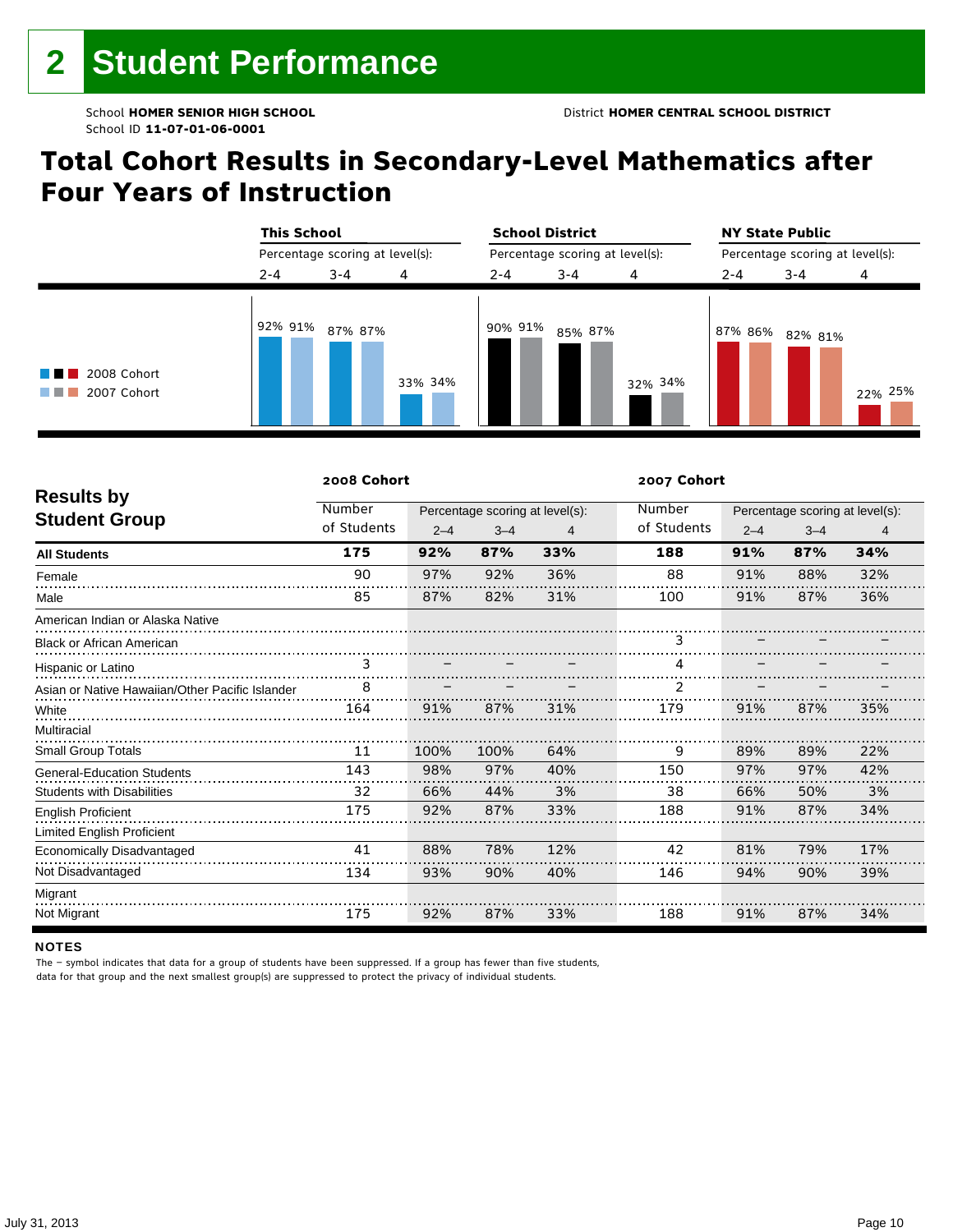### **2008 Total Cohort Results in Secondary-Level Global History and Geography, U.S. History and Government, and Science after Four Years of Instruction**

|                                        |                      | <b>All Students</b>                |       |        |                    | <b>General-Education Students</b>  |       |        |                   | <b>Students with Disabilities</b>  |       |        |  |
|----------------------------------------|----------------------|------------------------------------|-------|--------|--------------------|------------------------------------|-------|--------|-------------------|------------------------------------|-------|--------|--|
|                                        | Cohort<br>Enrollment | Percentage of students<br>scoring: |       |        | Enrollme<br>Cohort | Percentage of students<br>scoring: |       |        | Cohort<br>Enrollm | Percentage of students<br>scoring: |       |        |  |
|                                        |                      | 55-64                              | 65-84 | 85-100 |                    | 55-64                              | 65-84 | 85-100 |                   | 55-64                              | 65-84 | 85-100 |  |
| <b>Global History and</b><br>Geography | 175                  | 7%                                 | 41%   | 46%    | 143                | 2%                                 | 42%   | 55%    | 32                | 28%                                | 38%   | 6%     |  |
| U.S. History and<br>Government         | 175                  | 2%                                 | 28%   | 62%    | 143                | 1%                                 | 25%   | 69%    | 32                | 6%                                 | 41%   | 28%    |  |
| <b>Science</b>                         | 175                  | 4%                                 | 39%   | 52%    | 143                | 1%                                 | 35%   | 62%    | 32                | 16%                                | 59%   | 6%     |  |

# **New York State Alternate Assessments (NYSAA) 2011-12**

|                        | <b>All Students</b> |  |                                         |   |   |  |  |  |  |
|------------------------|---------------------|--|-----------------------------------------|---|---|--|--|--|--|
|                        | Total<br>Tested     |  | Number of students<br>scoring at Level: |   |   |  |  |  |  |
| <b>Secondary Level</b> |                     |  | 2                                       | 3 | 4 |  |  |  |  |
| English Language Arts  |                     |  |                                         |   |   |  |  |  |  |
| <b>Mathematics</b>     |                     |  |                                         |   |   |  |  |  |  |
| <b>Social Studies</b>  |                     |  |                                         |   |   |  |  |  |  |
| Science                |                     |  |                                         |   |   |  |  |  |  |

#### **NOTES**

The - symbol indicates that data for a group of students have been suppressed. If a group has fewer than five students, data for that group and the next smallest group(s) are suppressed to protect the privacy of individual students.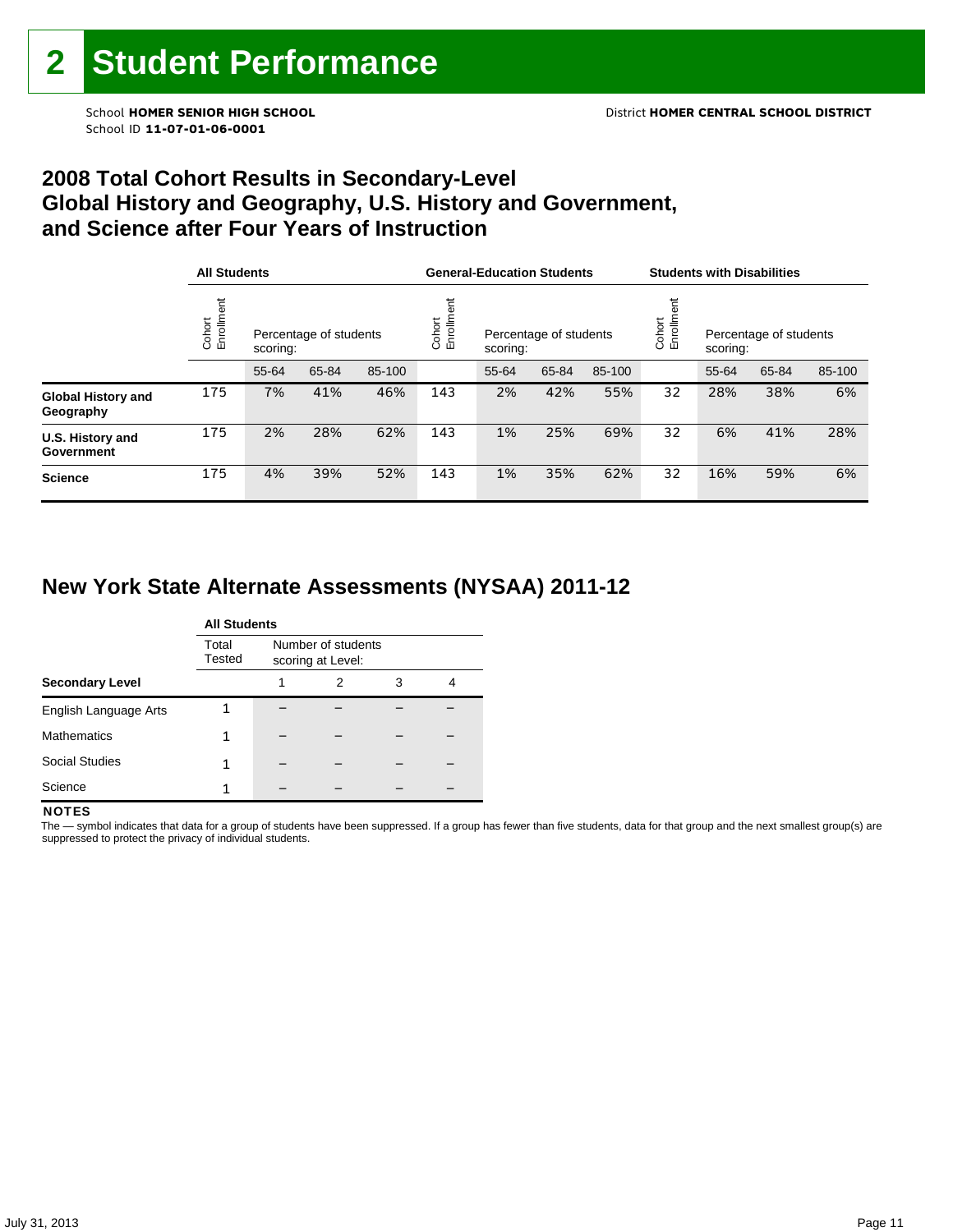School **HOMER SENIOR HIGH SCHOOL** District **HOMER CENTRAL SCHOOL DISTRICT**

# **Regents Exams**

|                                   |             | <b>All Students</b> |      |                                                |       | <b>General-Education Students</b> |                          |                                                |                          | <b>Students with Disabilities</b> |                                                |     |       |
|-----------------------------------|-------------|---------------------|------|------------------------------------------------|-------|-----------------------------------|--------------------------|------------------------------------------------|--------------------------|-----------------------------------|------------------------------------------------|-----|-------|
|                                   |             | Total<br>Tested     |      | Percentage of students<br>scoring at or above: |       | Total<br>Tested                   |                          | Percentage of students<br>scoring at or above: |                          | Total<br>Tested                   | Percentage of students<br>scoring at or above: |     |       |
|                                   |             |                     | 55   | 65                                             | 85    |                                   | 55                       | 65                                             | 85                       |                                   | 55                                             | 65  | 85    |
| <b>Comprehensive English</b>      | $2011 - 12$ | 184                 | 93%  | 86%                                            | 44%   | 157                               | 98%                      | 93%                                            | 51%                      | 27                                | 67%                                            | 44% | 4%    |
|                                   | $2010 - 11$ | 181                 | 92%  | 84%                                            | 42%   | 146                               | 97%                      | 95%                                            | 48%                      | 35                                | 71%                                            | 40% | 17%   |
|                                   | $2009 - 10$ | 177                 | 90%  | 85%                                            | 41%   | 143                               | 97%                      | 94%                                            | 50%                      | 34                                | 59%                                            | 44% | $0\%$ |
| Integrated Algebra                | $2011 - 12$ | 159                 | 94%  | 86%                                            | 18%   | 122                               | 100%                     | 95%                                            | 22%                      | 37                                | 73%                                            | 57% | 3%    |
|                                   | $2010 - 11$ | 161                 | 94%  | 84%                                            | 22%   | 126                               | 100%                     | 95%                                            | 27%                      | 35                                | 71%                                            | 46% | 6%    |
|                                   | $2009 - 10$ | 156                 | 94%  | 85%                                            | 15%   | 124                               | 96%                      | 93%                                            | 18%                      | 32                                | 84%                                            | 53% | 3%    |
| Geometry                          | $2011 - 12$ | 154                 | 97%  | 88%                                            | 37%   | 150                               | $\qquad \qquad -$        |                                                | $\overline{\phantom{m}}$ | 4                                 | $\overline{\phantom{0}}$                       |     |       |
|                                   | $2010 - 11$ | 128                 | 98%  | 89%                                            | 30%   | 119                               | 97%                      | 89%                                            | 30%                      | 9                                 | 100%                                           | 89% | 33%   |
|                                   | $2009 - 10$ | 125                 | 98%  | 94%                                            | 30%   | 123                               |                          |                                                | $\qquad \qquad -$        | 2                                 |                                                |     |       |
| Algebra 2/Trigonometry            | $2011 - 12$ | 12                  | 67%  | 33%                                            | $0\%$ | $\overline{12}$                   | 67%                      | 33%                                            | 0%                       | $\overline{0}$                    |                                                |     |       |
|                                   | $2010 - 11$ | 106                 | 92%  | 85%                                            | 32%   | 105                               |                          |                                                |                          | 1                                 |                                                |     |       |
|                                   | $2009 - 10$ | 102                 | 88%  | 81%                                            | 38%   | 98                                |                          |                                                |                          | 4                                 |                                                |     |       |
| Global History and Geography      | $2011 - 12$ | 175                 | 91%  | 78%                                            | 36%   | 151                               | 95%                      | 84%                                            | 41%                      | 24                                | 67%                                            | 38% | 4%    |
|                                   | $2010 - 11$ | 219                 | 91%  | 81%                                            | 45%   | 180                               | 96%                      | 89%                                            | 53%                      | 39                                | 72%                                            | 44% | 8%    |
|                                   | $2009 - 10$ | 205                 | 86%  | 72%                                            | 39%   | 161                               | 92%                      | 84%                                            | 48%                      | 44                                | 64%                                            | 30% | 2%    |
| U.S. History and Government       | $2011 - 12$ | 171                 | 95%  | 91%                                            | 63%   | 146                               | 98%                      | 95%                                            | 70%                      | 25                                | 80%                                            | 72% | 24%   |
|                                   | $2010 - 11$ | 172                 | 98%  | 94%                                            | 64%   | 143                               | 99%                      | 97%                                            | 71%                      | 29                                | 90%                                            | 79% | 31%   |
|                                   | $2009 - 10$ | 180                 | 96%  | 91%                                            | 62%   | 149                               | 97%                      | 95%                                            | 70%                      | 31                                | 90%                                            | 68% | 23%   |
| Living Environment                | $2011 - 12$ | 158                 | 98%  | 96%                                            | 57%   | 137                               | 99%                      | 99%                                            | 62%                      | 21                                | 90%                                            | 81% | 24%   |
|                                   | $2010 - 11$ | 173                 | 98%  | 94%                                            | 57%   | 148                               | 99%                      | 97%                                            | 64%                      | 25                                | 92%                                            | 76% | 16%   |
|                                   | $2009 - 10$ | 178                 | 95%  | 90%                                            | 46%   | 148                               | 99%                      | 96%                                            | 54%                      | 30                                | 77%                                            | 63% | 3%    |
| Physical Setting/Earth Science    | $2011 - 12$ | 178                 | 89%  | 81%                                            | 40%   | 148                               | 96%                      | 91%                                            | 47%                      | 30                                | 57%                                            | 33% | 7%    |
|                                   | $2010 - 11$ | 178                 | 93%  | 84%                                            | 47%   | 156                               | 95%                      | 87%                                            | 53%                      | 22                                | 82%                                            | 64% | 9%    |
|                                   | $2009 - 10$ | 194                 | 90%  | 80%                                            | 39%   | 163                               | 93%                      | 85%                                            | 45%                      | 31                                | 71%                                            | 55% | 3%    |
| <b>Physical Setting/Chemistry</b> | $2011 - 12$ | 97                  | 100% | 92%                                            | 25%   | 93                                | $\overline{\phantom{m}}$ |                                                | $\qquad \qquad -$        | 4                                 |                                                |     |       |
|                                   | $2010 - 11$ | 99                  | 99%  | 85%                                            | 28%   | 97                                |                          |                                                |                          | $\overline{2}$                    |                                                |     |       |
|                                   | $2009 - 10$ | 109                 | 95%  | 83%                                            | 19%   | 103                               | 95%                      | 84%                                            | 20%                      | 6                                 | 100%                                           | 50% | $0\%$ |
| <b>Physical Setting/Physics</b>   | $2011 - 12$ | 54                  | 94%  | 91%                                            | 41%   | 54                                | 94%                      | 91%                                            | 41%                      | $\overline{0}$                    |                                                |     |       |
|                                   | $2010 - 11$ | 53                  | 98%  | 94%                                            | 36%   | 53                                | 98%                      | 94%                                            | 36%                      | 0                                 |                                                |     |       |
|                                   | $2009 - 10$ | 56                  | 96%  | 91%                                            | 41%   | 56                                | 96%                      | 91%                                            | 41%                      | 0                                 |                                                |     |       |

#### NOTE

The — symbol indicates that data for a group of students have been suppressed. If a group has fewer than five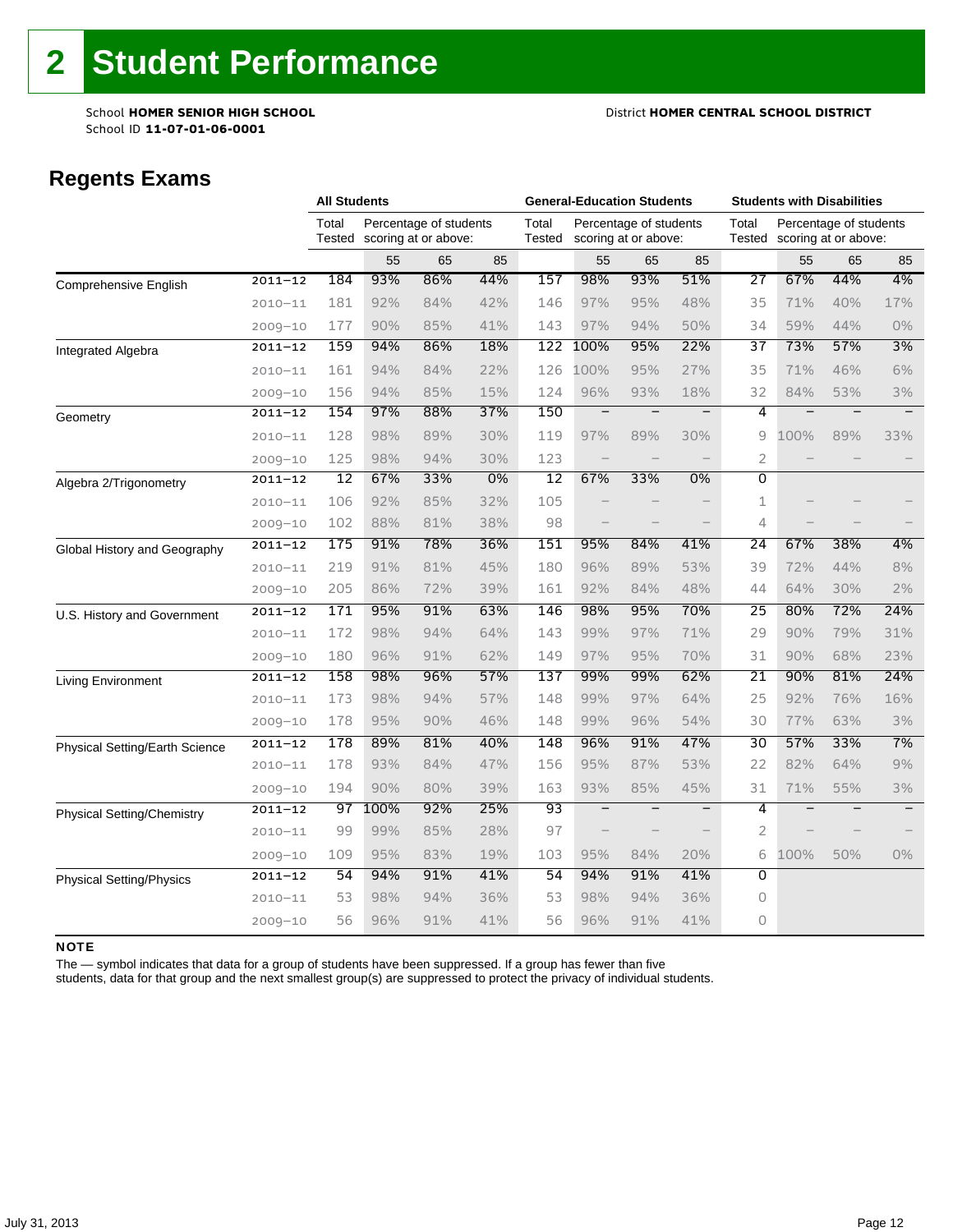#### School **HOMER SENIOR HIGH SCHOOL** District **HOMER CENTRAL SCHOOL DISTRICT**

# **Regents Competency Tests**

|                             |             | <b>All Students</b> |                  |                 | <b>General-Education Students</b> | <b>Students with Disabilities</b> |                  |  |
|-----------------------------|-------------|---------------------|------------------|-----------------|-----------------------------------|-----------------------------------|------------------|--|
|                             |             | Total<br>Tested     | Percent Passing: | Total<br>Tested | Percent Passing:                  | Total<br>Tested                   | Percent Passing: |  |
| <b>Mathematics</b>          | $2011 - 12$ | 14                  | 64%              | $\mathbf 0$     |                                   | 14                                | 64%              |  |
|                             | $2010 - 11$ | 18                  | 61%              | 0               |                                   | 18                                | 61%              |  |
|                             | $2009 - 10$ | 33                  | 52%              | 2               |                                   | 31                                |                  |  |
| Science                     | $2011 - 12$ | 6                   | 67%              | 0               |                                   | 6                                 | 67%              |  |
|                             | $2010 - 11$ | 25                  | 56%              | Ω               |                                   | 25                                | 56%              |  |
|                             | $2009 - 10$ | 33                  | 55%              | 1               |                                   | 32                                |                  |  |
| Reading                     | $2011 - 12$ | 6                   | 83%              | 1               | -                                 | 5                                 |                  |  |
|                             | $2010 - 11$ | 15                  | 67%              | 3               |                                   | 12                                |                  |  |
|                             | $2009 - 10$ | 10                  | 80%              | 0               |                                   | 10                                | 80%              |  |
| Writing                     | $2011 - 12$ | 6                   | 83%              | $\overline{2}$  | $\overline{\phantom{0}}$          | 4                                 |                  |  |
|                             | $2010 - 11$ | 6                   | 83%              | $\overline{2}$  |                                   | 4                                 |                  |  |
|                             | $2009 - 10$ | 10                  | 100%             | 0               |                                   | 10                                | 100%             |  |
| <b>Global Studies</b>       | $2011 - 12$ | 6                   | 50%              | 0               |                                   | 6                                 | 50%              |  |
|                             | $2010 - 11$ | 20                  | 25%              | 2               |                                   | 18                                |                  |  |
|                             | $2009 - 10$ | 21                  | 19%              | 2               |                                   | 19                                |                  |  |
| U.S. History and Government | $2011 - 12$ | 5                   | 20%              | $\mathbf{1}$    | -                                 | 4                                 |                  |  |
|                             | $2010 - 11$ | 3                   |                  | 0               |                                   | 3                                 |                  |  |
|                             | $2009 - 10$ | 3                   |                  | 0               |                                   | 3                                 |                  |  |

#### NOTE

The - symbol indicates that data for a group of students have been suppressed. If a group has fewer than five students, data for that group and the next smallest group(s) are suppressed to protect the privacy of individual students.